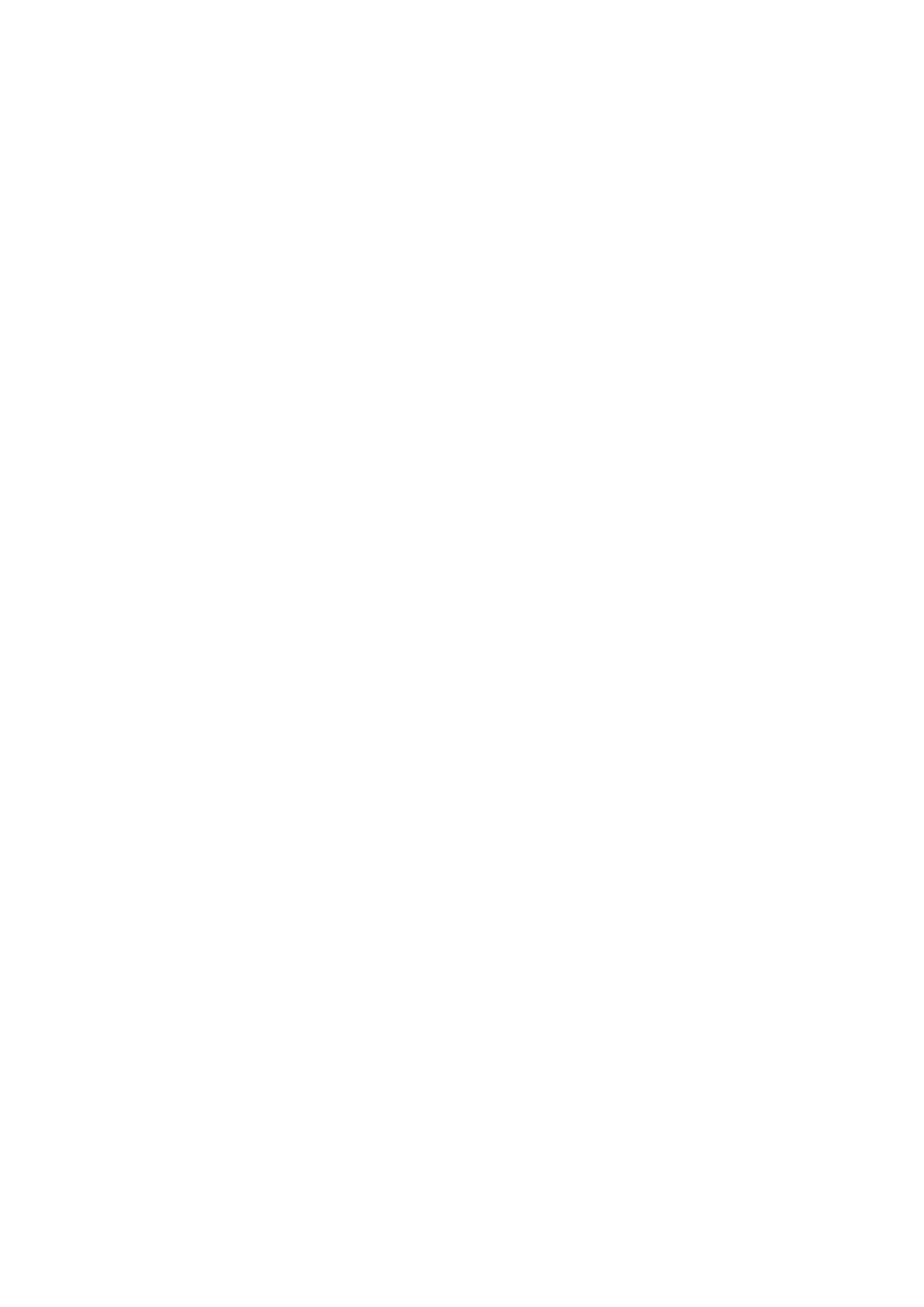**Prospectus Supplement No. 5 to Prospectus Dated December 28, 2005**



## **\$175,000,000 Euronet Worldwide, Inc. 3.50% Convertible Debentures Due 2025**

Common Stock Issuable upon Conversion of the Debentures

This prospectus supplement supplements information contained in the prospectus dated December 28, 2005 relating to the offer and sale from time to time by certain selling security holders of up to \$175,000,000 aggregate principal amount of our 3.50% Convertible Debentures Due 2025 and any shares of common stock issuable upon conversion of the Debentures. The terms of the Debentures are set forth in the prospectus dated December 28, 2005. This prospectus supplement should be read in conjunction with, and may not be delivered or utilized without, the prospectus and any prior prospectus supplements. This prospectus supplement is qualified by reference to the prospectus, except to the extent that the information in this prospectus supplement supersedes the information contained in the prospectus. The terms of the Debentures are set forth in the prospectus.

The securities offered hereby involve significant risks and uncertainties. These risks are described under the caption "Risk Factors" beginning on page 9 of the prospectus and in documents that we file with the Securities and Exchange Commission from time to time after December 28, 2005 that are incorporated by reference into the prospectus. You should consider these Risk Factors before purchasing these securities.

The Debentures are not deposits or other obligations of a depository institution and are not insured by the Federal Deposit Insurance Corporation, **The Bank Insurance Fund or any other governmental agency.**

Neither the Securities and Exchange Commission nor any state securities commission has approved or disapproved of these securities or determined **if this prospectus is truthful or complete. Any representation to the contrary is a criminal offense.**

The date of this prospectus supplement is August 7, 2006